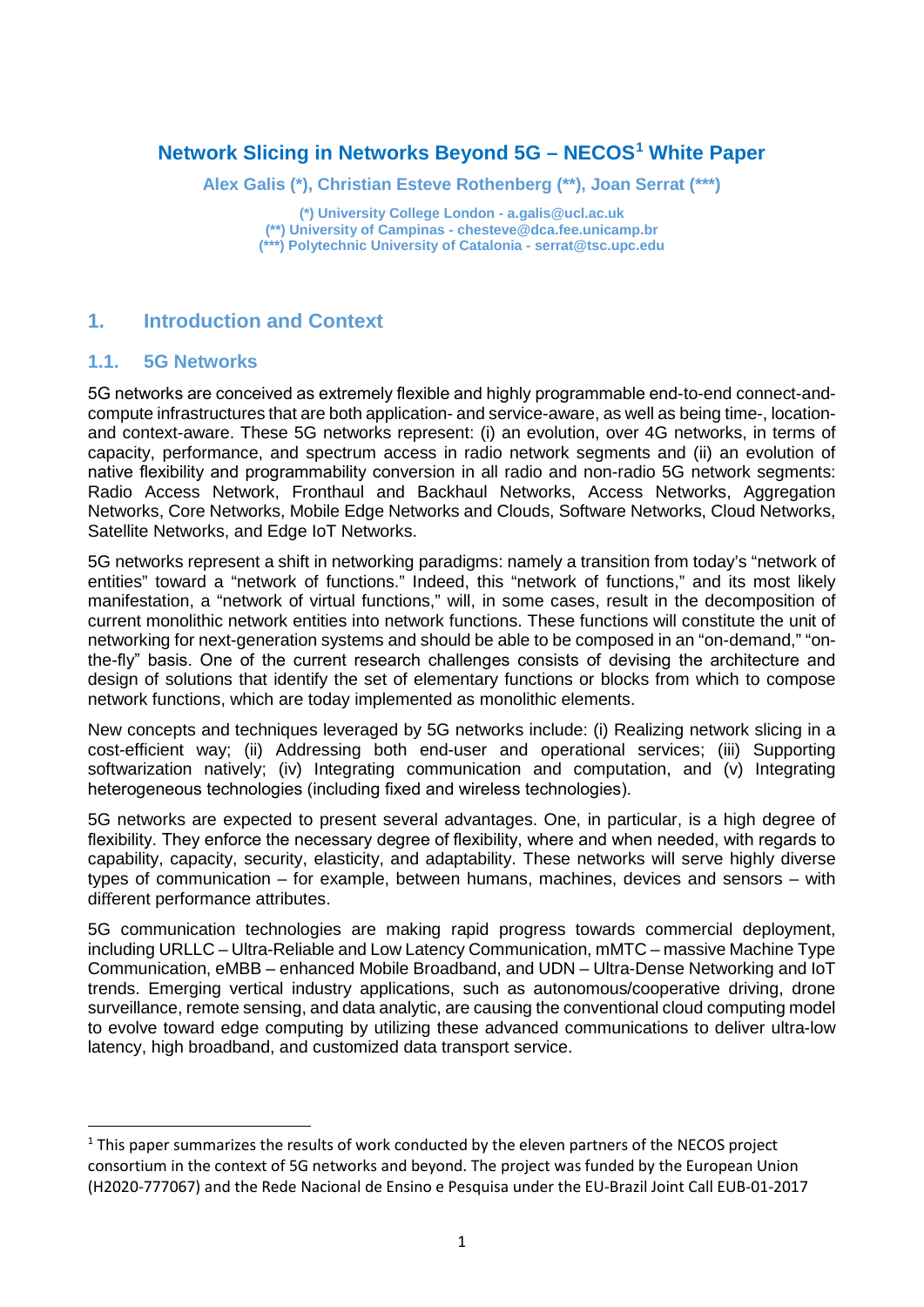#### **1.2. Networks Beyond 5G**

Figure 1 represents the evolution trends of 5G networks. A Network Beyond 5G will have to go well beyond the characteristics that have been identified for 5G infrastructures so far and will be exemplified by the design and implementation of new platforms, whose characteristics and capabilities are expected to go well beyond those that have been described so far in 5G including:



**Figure 1- Networking and Servicing Evolution Beyond 5G**

• Evolution of network services towards very low latency, very high bandwidth, very high reliability / resilience, trustworthiness and privacy, delivering stringent non-functional requirements / KPIs / SLAs per slice needed for future precision services (e.g., Immersive services: Hologram as a service, Augmented Reality and Virtual Reality services, 360-degree video, Industrial Internet services).

Network service delivery evolution towards fully integrated, highly automated, greatly autonomic and substantially intelligent infrastructure and S/W platform, i.e., New Telco Clouds, where integration is based on a high dynamic interaction between all groups of communication, compute, storage and network services/applications resources/devices in all network segments with high-precision service assurance per slice.

• Hyper scale integration of elements and many networks (i.e., network devices, network (virtual) functions, edge elements and digital objects) in new telco clouds.

• Gradual replacement of IP best effort service provision with service information considered with network conditions together to achieve guarantees for KPIs or QoS as required by future precision services and applications per slice.

• In-network computation as an evolution of telecom clouds to support computation for third parties in both the core and edge.

• Network programmability as a key architectural principle and design choice to enable soft network evolution as requirements change.

• Anonymity and security support for all network operations with guarantees and monitoring abilities for mission critical services per slice.

#### **2. Network Slicing**

Slicing is a move toward advanced segmentation of resources and deployment of networking and servicing elements for the purpose of enhanced services and applications on a shared infrastructure in both 5G and Beyond 5G.

Slices are expected to considerably transform the networking perspective and enhance network architectures by

- (i) Abstracting away the lower-level elements, in various ways;
- (ii) Isolating connectivity at a subnetwork level;
- (iii) Separating logical network behaviors from the underlying physical network resources;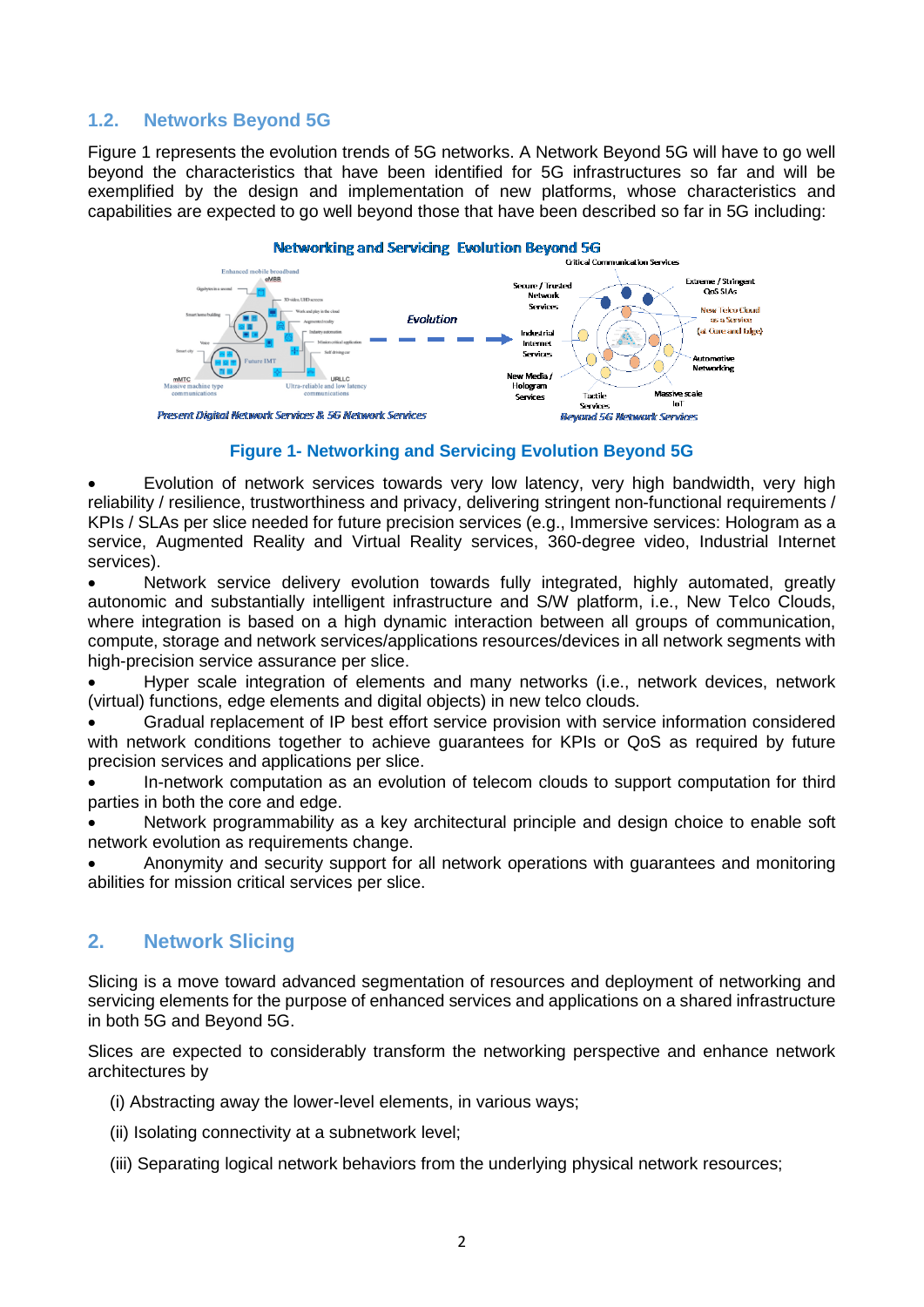(iv) Allowing dynamic management of network resources by managing resource-relevant slice configuration;

- (v) Simplifying and reducing the expenditure of operations;
- (vi) Supporting for rapid service provisioning; and
- (vii) Supporting for network services deployment.

We refer to as a Cloud Network Slice a set of infrastructures (i.e., network, cloud, data centre - DC), components/network functions, infrastructure resources (i.e., connectivity, compute, and storage manageable resources), and service functions that have attributes specifically designed to meet the needs of an industry vertical or a service. As such, a network slice is a managed group of subsets<br>of resources, network functions/network virtual functions at the data, control. of resources, network functions/network virtual functions at the data, control, management/orchestration, and service planes at any given time. The behavior of the network slice is realized via network slice instances (NSIs) (i.e. activated slices, dynamically and nondisruptive reprovisioned).

A management mechanism is required for allocating dedicated infrastructure resources and service functions to users.

The Cloud Network Slice key elements are provided below:

- A cloud network slice supports at least one type of service.
- A cloud network slice may consist of cross-domain components from separate domains in the same or different administrations, or components applicable to the infrastructure.
- A resource-only partition is one of the components of a Cloud Network Slice, however on its own does not fully represent a Network Slice.
- A collection of cloud slice parts from separate domains is combined, connected through network slices, and finally aggregated to form an end-to-end cloud network slice.
- Underlays / overlays supporting all services equally (with 'best effort" support) are not fully representing a Network Slice.

The key characteristics of Cloud network slicing include:

1) The concurrent deployment of multiple logical, self-contained, and independently shared or partitioned slices on a common infrastructure platform.

2) Dynamic multiservice support, multitenancy, and integration meant for vertical market players.

3) The separation of functions, simplifying the provisioning of services, the manageability of networks, and integration and operational challenges, especially for supporting communication services.

4) The means for network/cloud operators/ISP and infrastructure owners to reduce operations expenditure, allowing programmability and innovation necessary to enrich the offered services, for providing tailored services, and allowing network programmability to over-the-top (OTT) providers and other market players without changing the physical infrastructure.

5) Slicing capability exposure: through a utilization model, the providers can offer Application Programming Interfaces (APIs) to the vertical business customers for granting the capability of managing their own slices. Such management actions can include dimensioning and configuration.

6) Integration at customer premises: complementary network segments, in some cases pertaining to the vertical business customer, become an integral part of the solution, requiring a truly convergent network including the integration in existing business processes as defined by the vertical customer.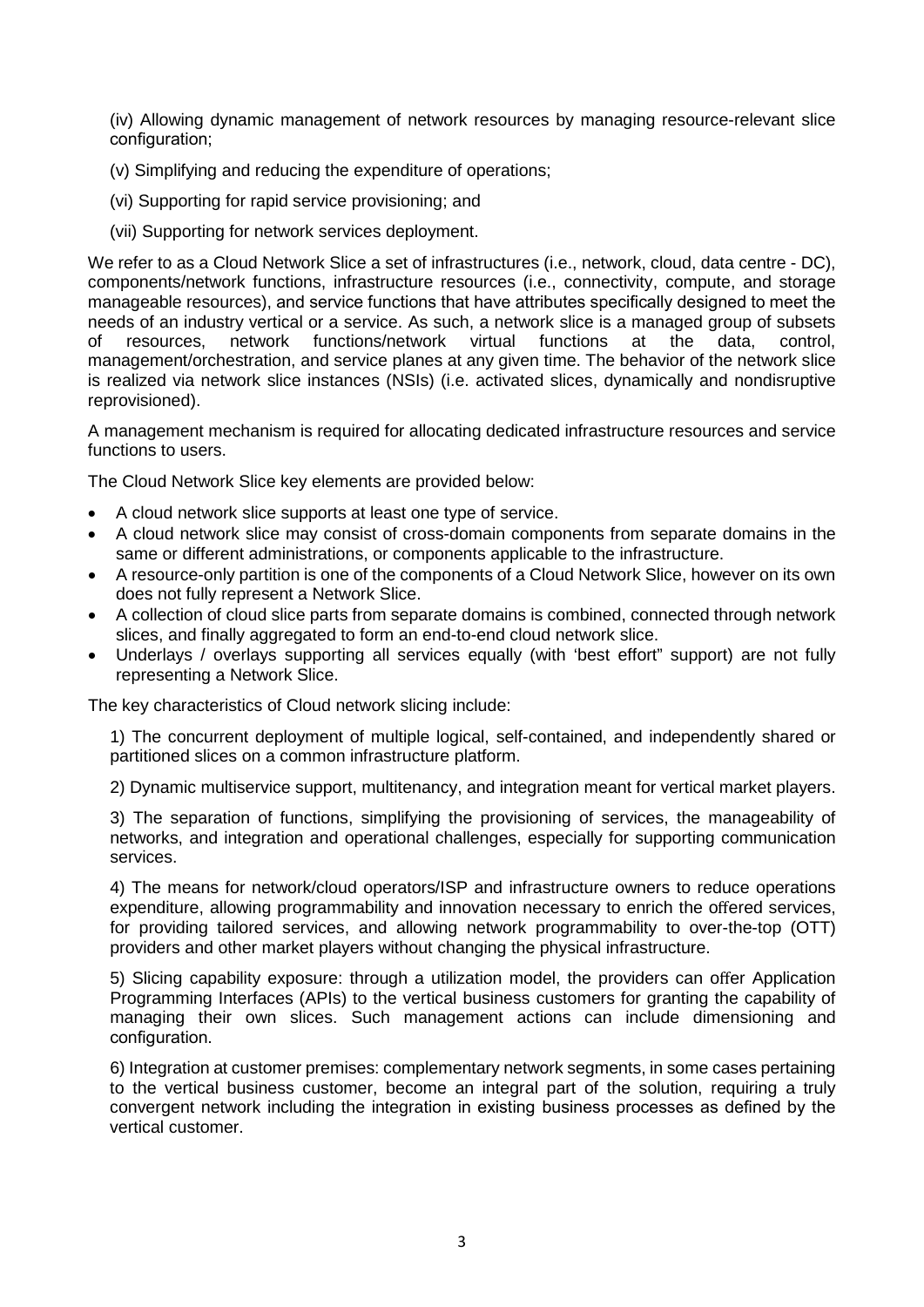7) Hosting applications, offering the capability of hosting virtualized versions of network functions or applications, including the activation of the necessary monitoring information for those functions.

8) Hosting on-demand third parties/OTTs, empowering partners (third parties/OTTs) to directly make offers to the end customers augmenting operator network or other value creation capabilities.

# **3. Lightweight Slice Defined Cloud (LSDC) – NECOS Project**

The NECOS project addresses relevant limitations of current cloud computing infrastructures to respond to the new services demands, as presented in two use-cases that are instantiated in a set of six scenarios. The first use-case is telco service provider focused and is oriented towards the adoption of cloud computing in large networks. The second use-case is targeting the use of edge clouds to support devices with limited computation and storage capacity. The envisaged solution is based on a new concept – *Lightweight Slice Defined Cloud (LSDC)* – as an approach that extends the virtualization to all the resources in the participating networks and data centres, providing uniform management with advanced levels of orchestration.

The NECOS approach is manifested in a newly developed platform whose main distinguishing features are:

• The Slice as a Service –- a new deployment model. A slice is a grouping of resources managed as a whole, which can accommodate service components, independent of other slices.

• Embedded algorithms for an optimal allocation of resources to slices in the cloud and networking infrastructure to respond to the dynamic changes of the various service demands.

• A management and orchestration approach making use of artificial intelligence techniques in order to tackle the complexity of large-scale virtualized infrastructure environments.

• Making reality the lightweight principle in terms of small footprint components deployable on a large number of small network and cloud devices at the edges of the network.

#### **3.1. Use Cases**

The NECOS project is driven by two use cases, namely the Telco Cloud and the Multi-Access / Mobile Edge Computing (MEC). These use cases are of paramount importance for the industry today and act as target platforms on top of what a number of relevant scenarios are presumed to be supported, controlled and managed through the NECOS platform, leveraging the concept of slicing as a form of segregating multiple services in the same (federated) cloud networking substrate. Specifically, these scenarios are the *virtual Radio Access Network* (vRAN) scenario, the *5G Services* scenario, the *Virtual Customer Premises Equipment* (vCPE) scenario, the *Network Slicing for Touristic Content Distribution* scenario, the *Multi-Domain Network Slicing for Next Generation Touristic Applications* scenario, the *Network Slicing for Smart Cities Data Content Distribution* scenario and the *Network Slicing for Metropolitan Integrated Monitoring* scenario. These scenarios have been specified in order to identify the functional and non-functional requirements that NECOS platform should satisfy as well as the critical success factors and key performance indicators.

The priority and relevance of the above-mentioned requirements were also analysed. This analysis was based on the Quality Function Deployment (QFD) methodology developed by Y. Akao. For each scenario, we evaluated correlations between the identified requirements and NECOS Critical Success Factors/NECOS Key Performance Indicators/NECOS Expected Differentiated Factors (NECOS Characteristics). In other words, we evaluated how each requirement is contributing to solve/enable each Project Critical Success Factors/Project Performance Indicators/Project Expected Differentiated Characteristics as seen from each scenario.

Efforts have also been devoted to the analysis of the ecosystem enabled by NECOS as a first step to study the viability of business models associated to it. Three different perspectives were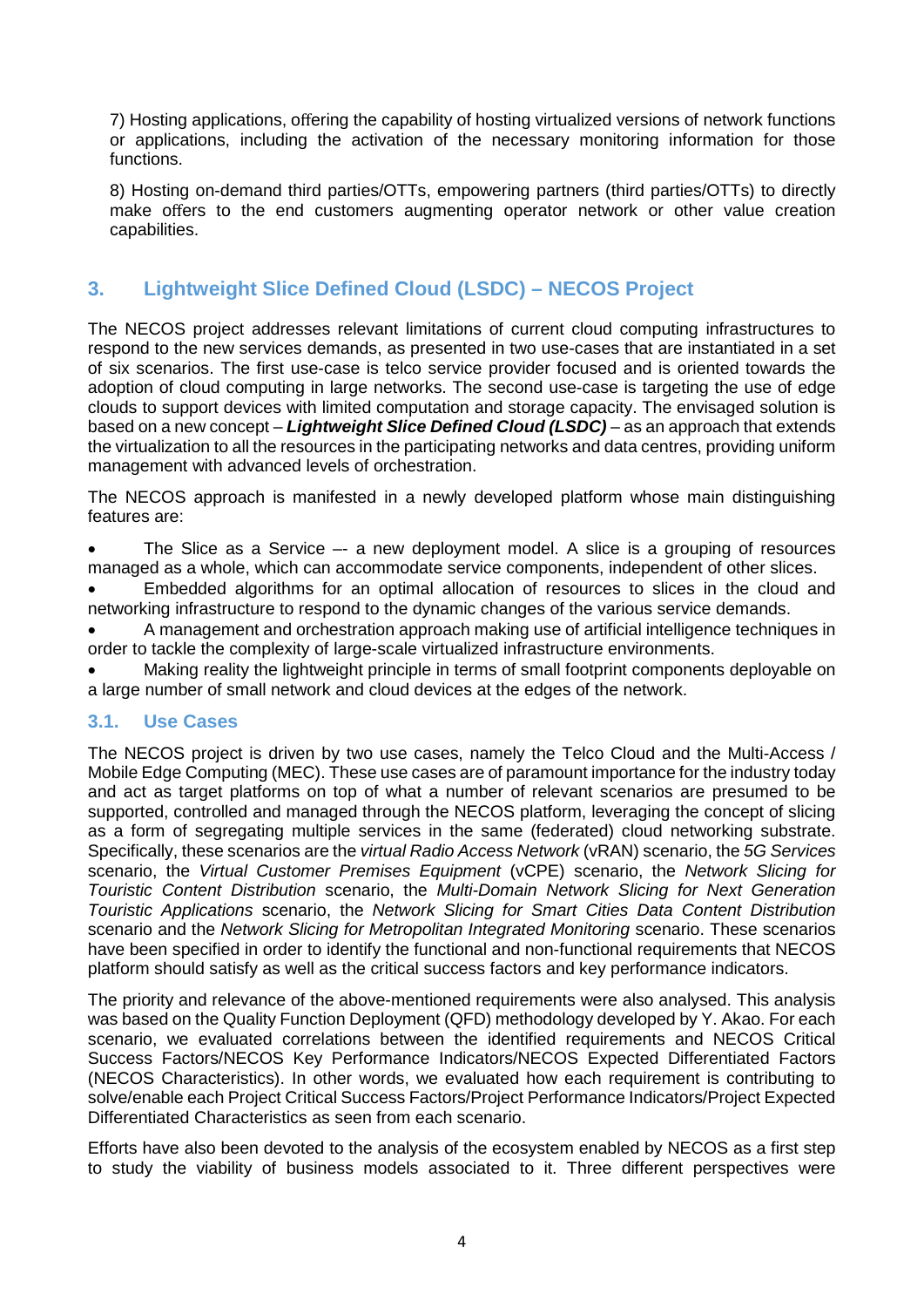considered: one for the cloud provider receiving the slice demands from the tenant; one from the federated cloud providers; and one from the overall federation. Simulations and analytical studies have been performed, deriving from them business guidelines related to NECOS-based solutions.

#### **3.2. NECOS Architecture**

The NECOS architecture is one of the main project outputs towards infrastructure slicing to provide Slice as a Service as established in the project objectives. The Lightweight Slice Defined Cloud (LSDC) stands as the core embodiment of this architecture, automating the configuration process of clouds and their interconnecting networks aimed to substantiate the infrastructure slicing. This is layered on the partitioning and virtualization of resources in data centres and wide area networks participating in the slice lifecycle and by providing uniform management with a high level of automaticity for the currently separated realms of computing, connectivity, and storage resources.



**Figure 2- NECOS Functional Architecture**

This architecture has been devised to support the Slice as a Service approach. The NECOS architecture provides novel artifacts to instantiate the LSDC, and for cloud network slicing in general, based on three main sub-systems:

- (1) the NECOS (LSDC) Slice Provider subsystem (colored in blue),
- (2) the Resource Marketplace subsystem (colored in yellow), and
- (3) the Resource Providers subsystem (colored in green).

Figure 2 presents these main elements, how they are grouped, and the way they interact with the tenants (colored in red) within the scope of NECOS.

The NECOS Slice Provider (LSDC) is the sub-system that allows for the creation of full end-to-end slices from a set of constituent slice parts. In NECOS, a slice looks the same as the full set of federated resources, but with domains looking a lot smaller. The Resource Marketplace provides the way for the NECOS Slice Providers (LSDC) to find the slice parts to build up a slice. Rather than having a pre-determined set of providers that have been configured in a federation, we chose to follow a more flexible model of a marketplace from which slice parts with specific characteristics can be found and provisioned. The Resource Providers are organizations that can provide the resources required for the slice parts – namely, DC resources in the form of servers, storage, and network resources in the form of connectivity and network functions. Further resources can be provided by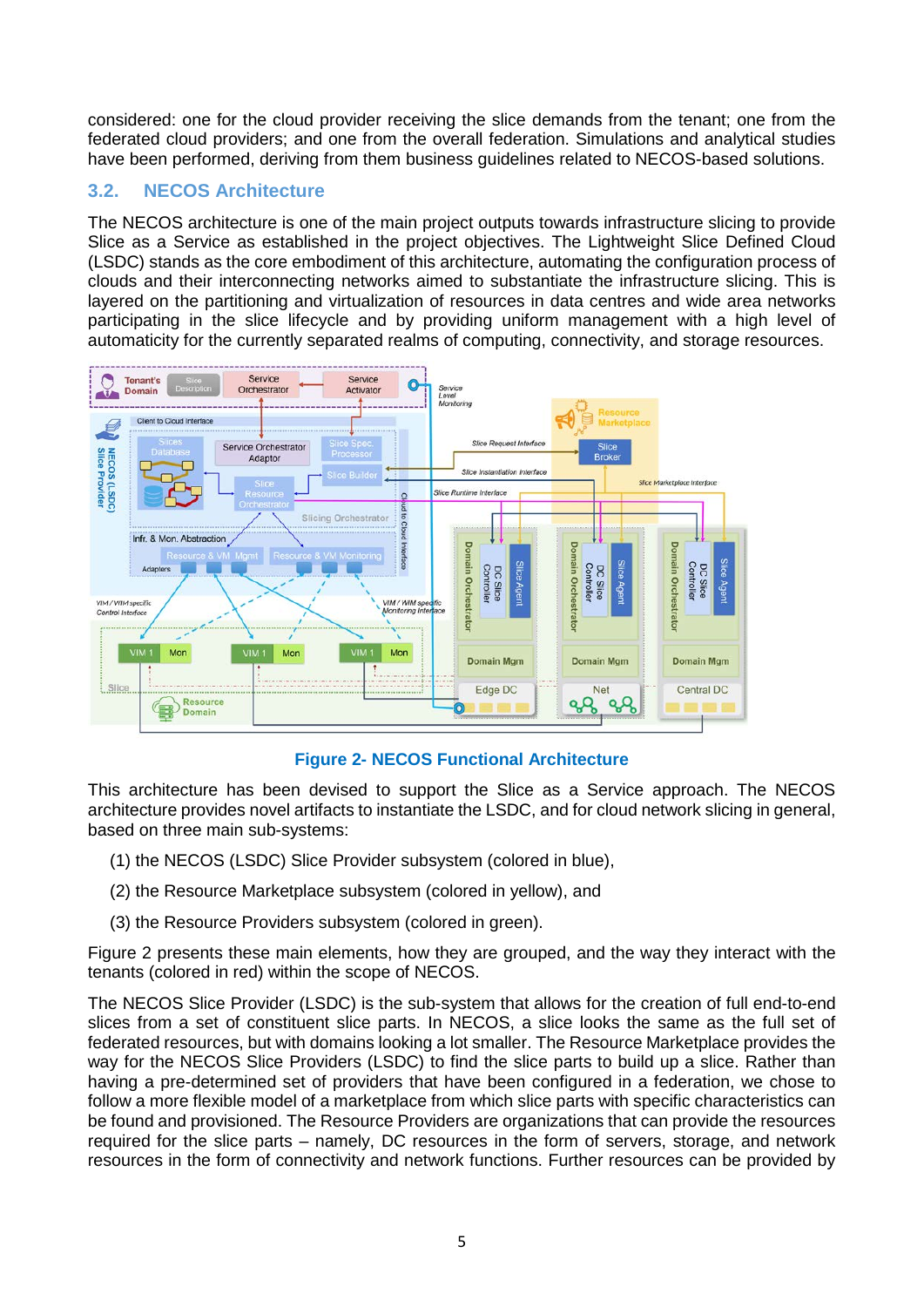organizations that have mobile edge, sensor networks, wireless access networks, etc. Each resource provider will be capable of providing slice parts of a full end-to-end slice.

#### **3.3. NECOS Information Model**

The NECOS information model provides the appropriate views of slices and resources for the Tenant, the Slice Service Provider, and the Infrastructure Provider needs. This information model enables the interaction between the different stakeholders in the NECOS ecosystem, and therefore, it is also a main achievement of the project. In addition, as these interactions happen through welldefined APIs, the project has devoted efforts in specifying a set of cloud API methods, which are either invoked by the Tenant during slice request, configuration, run-time management (i.e., clientto-cloud APIs), or by the NECOS system for slice provisioning, control, and resource orchestration (i.e., cloud-to-cloud APIs). In that context, proper methods have been designed to materialise these two types of APIs.

#### **3.4. NECOS Demonstrators**

The NECOS demonstrators and validation prototypes are based on the state of the art open software tools, which have been carefully selected. These tools have been used to design, integrate, and deploy the management and orchestration design choices, systems, and the APIs that have constituted the main research activity of the project. The NECOS approach has been validated in the context of implementations, using experimental environments like FIBRE, 5TONIC, and Emulab. Five different demonstrators were produced. The functionality of each one is described hereafter:

• The Multi-Slice/Tenant/Service (*MUSTS*) demonstrator is meant to exercise the following key features of NECOS: slice creation, slice decommission, slice monitoring, service deployment, service update, VIM heterogeneity, and elasticity upgrade (both vertical and horizontal). The KPIs obtained with this demonstrator are the average slice provisioning time, the average service provisioning time, CPU isolation, average elasticity response time, and monitoring data availability.

• The marketplace (*MARK*) demonstrator is meant to demonstrate the marketplace concept introduced in NECOS as a dynamic resource discovery mechanism that can cope with slices of significant size and multiple geographically distributed resource providers.

• The Experiments with Large-scale Lightweight Service Slices (*ELSA*) demonstrator is meant to show the deployment of end-to-end Slices that will be utilised by a Tenant in order to host services consisting of a vast number of lightweight elements (i.e., Virtual Network Functions (VNFs) and vLinks) deployed at the Edge of the infrastructure.

• The Machine-learning based orchestration of slices (*MLO*) demonstrator was created to show how machine learning algorithms can add value to slice orchestration.

• Finally, the Wireless Slicing Services (*WISE*) demonstrator shows the NECOS LSDC capabilities in expanding the cloud-network slinging concept towards wireless network domains.

The five above described demonstrators have been released by means of an open software license and constitute one of the instruments by means of which the NECOS will sustain its impact beyond the project lifetime.

# **4. Additional Research Tracks**

Several research tracks have been conducted by NECOS project to design and implement supporting mechanisms and algorithms towards the realization of the "Slice-as-a-Service" concept, the foundation of the LSDC proposal. All they had ended in several contributions beyond state of the art.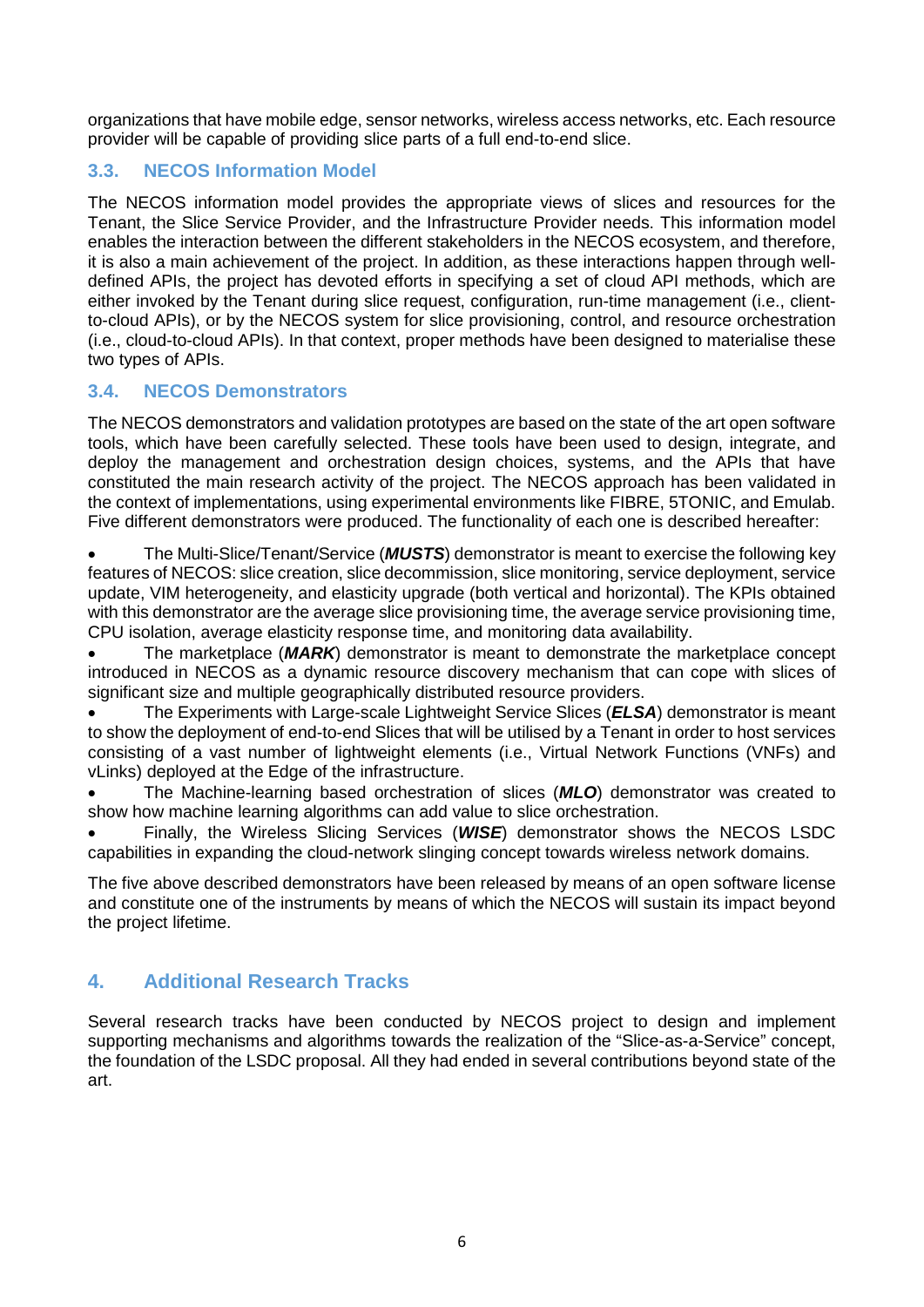WISE (WLAN Slicing Service) proposal [CARMO, [2](#page-6-0)018]<sup>2</sup>, comprising a heuristic based on an auxiliary graph that allows active/stand-by instances, request routings, and state update paths to be jointly considered to evaluate the availability of DC computing and accumulative bandwidth resources of DC's inbound links following a Software-Defined Networking (SDN) approach. The evaluation outcomes suggest that WISE algorithms significantly improve the request admission rate while reducing DCs' cost overtime. At the same time, they outperform existing solutions that separately consider placements, routing, and path updates.

[KIBALYA, 2018]<sup>[3](#page-6-1)</sup> has proposed a practical RAN slicing framework with a dynamic and intelligent two-level resource sharing algorithm capable of capturing dynamic properties of slice conditions based on a dynamic online resource sharing policy for sharing resources across multiple domains within heterogeneous network environments.

Our work on Unikernel-based CDN proposes a CDN platform, which places micro-content proxies near the users [VALSAMAS, 2018]<sup>[4](#page-6-2)</sup>. Proof-of-concept experimental results show UNIC most relevant features: modular orchestration of VM hosting replicas of Internet content, a Change-Point Detection (CPD)-based mechanism to detect content popularity changes, a DNS-based dynamic load balancing, and real-time monitoring of server resource utilization and end-user performance.

[YANG, 2018]<sup>[5](#page-6-3)</sup> has conceived an efficient solution to the fault-tolerant VNF placement problems, a heuristic algorithm that jointly computes the placement of active and standby instances of stateful VNFs. This solution maximizes the request admission rate and further evaluated outperforming the existing solutions that separately determine placements, routings, and state update paths, in terms of DC resource utilization, cost and runtime.

The probabilistic monitoring structure, based on bitmap and counter-array [MARTINS, 2018]<sup>[6](#page-6-4)</sup>, allows to reduce the computational cost associated with the detailed collection of information in the network and can get traffic statistics requiring a fixed size memory with controlled accuracy.

A Blockchain-based decentralized application into Multi-Administrative Service Orchestration (MdOs) is presented in [ROSA, 2018a]<sup>[7](#page-6-5)</sup>, along with its feasible opportunities in three use case scenarios, pursued by ongoing works at SDOs, the SD-WAN, NFVIaaS, and Network Slicing.

A novel DC Slice Controller design is proposed to support a slice-as-a-service (SlaaS) and on-demand VIM models, introducing the concept of transformable resources [FREITAS, 201[8](#page-6-6)]<sup>8</sup>.

[TUSA, 2018[\]9](#page-6-7) focuses on the impact on the monitoring process of new scenarios, where Cloud Network Service Providers take advantage of using more flexible resource management and orchestration solutions in the form of dynamic virtualised compute, network and storage resources.

<span id="page-6-0"></span> <sup>2</sup> [CARMO, 2018] M. Carmo, S. Jardim, A. Neto, R. Aguiar, D. Corujo, J. Rodrigues. Slicing WiFi WLAN-Sharing Access Infrastructures to Enhance Ultra-Dense 5G Networking. IEEE ICC 2018, Kansas City, MO, USA, 20-24 May 2018.

<span id="page-6-1"></span><sup>3</sup> [KIBALYA, 2018] Godfrey Kibalya, Joan Serrat and Juan-Luis Gorricho. RAN Slicing Framework and Resource Allocation in Multi-Domain Heterogeneous Networks. IFIP AIMS 2018 conference, June 2018.

<span id="page-6-2"></span><sup>4</sup> [VALSAMAS, 2018] P. Valsamas, S. Skaperas and L. Mamatas. Elastic Content Distribution Based on Unikernels and Change Point Analysis. IEEE Wireless 2018, Catania, Italy, May 2018.

<span id="page-6-3"></span><sup>5</sup> [YANG, 2018] B. Yang, Z. Xu, W. K. Chai, W. Liang, D. Tuncer, A. Galis, and G. Pavlou. Algorithms for Fault-Tolerant Placement of Stateful Virtualized Network Functions. IEEE ICC 2018, Kansas City, MO, USA, 20-24 May 2018.

<span id="page-6-4"></span><sup>6</sup> [MARTINS, 2018] Regis Martins, Luis Garcia, Rodolfo Villaça and Fábio L. Verdi. Using Probabilistic Data Structures for Monitoring of Multi-tenant P4-based Networks. IEEE ISCC 2018 Conference, June 2018.

<span id="page-6-5"></span><sup>7</sup> [ROSA, 2018a] Raphael Vicente Rosa, Christian Esteve Rothenberg. "Blockchain-based Decentralized Applications for Multiple Administrative Domain Networking, In IEEE Communications Standards Magazine, Sep. 2018.

<span id="page-6-6"></span><sup>8</sup> [FREITAS, 2018] L. Freitas, V. Braga, S. L. Correa, L. Mamatas, C. Esteve Rothenberg, S. Clayman, and K. Cardoso. Slicing and Allocation of Transformable Resources for the Deployment of Multiple Virtualized Infrastructure Managers (VIMs). In Workshop on advances in slicing for softwarized infrastructures (S4SI 2018), June 2018

<span id="page-6-7"></span><sup>9</sup> [TUSA, 2018] Tusa, F; Clayman, S; Galis, A; Real-Time Management and Control of Monitoring Elements In Dynamic Cloud Network Systems. In: 2018 IEEE 7th International Conference on Cloud Networking (CloudNet). IEEE, 2018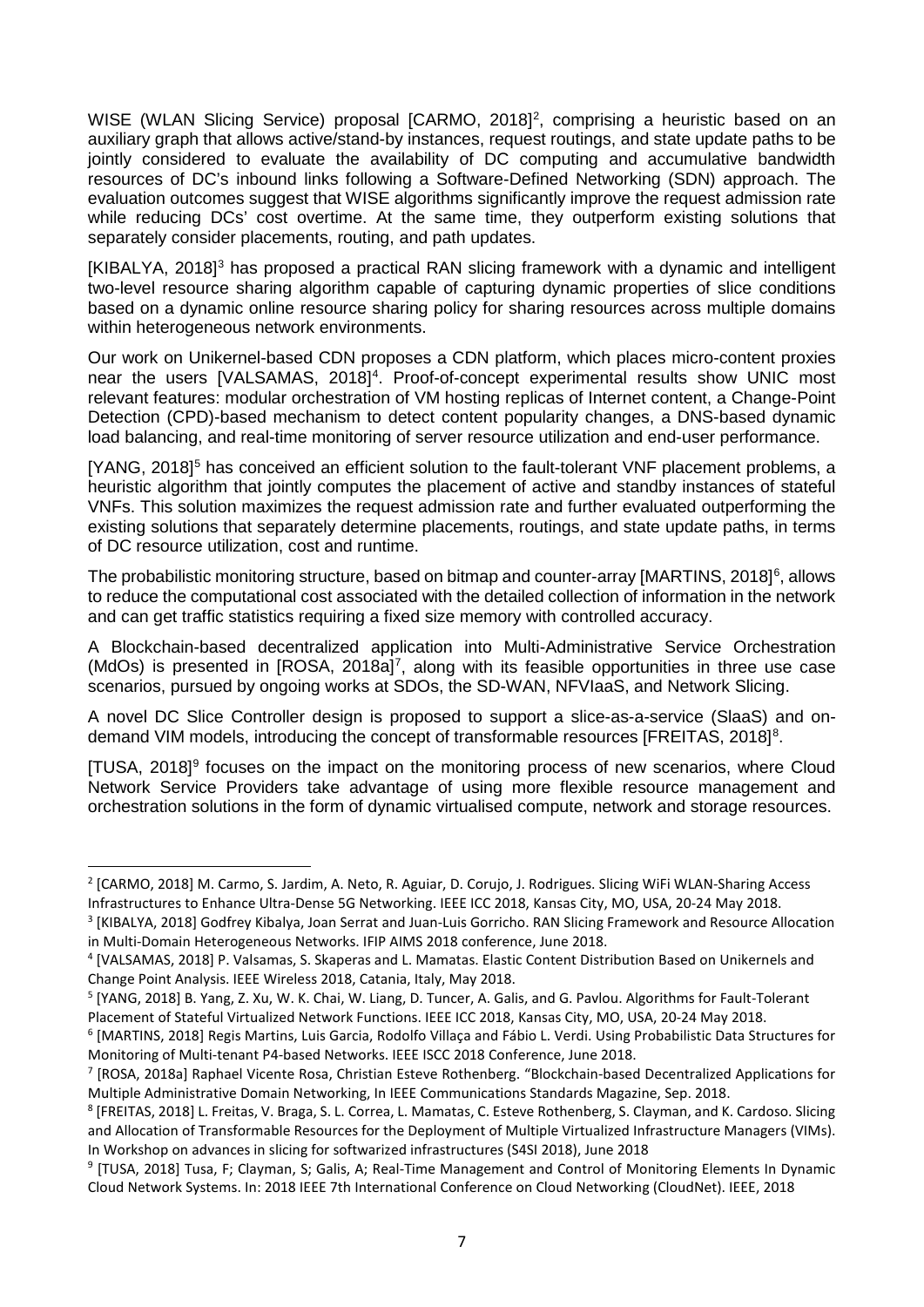[CLAYMAN, 2018][10](#page-7-0) shows how creating a VIM (Virtual Infrastructure Manager) on-demand and dynamically allocating a new VIM for each slice, rather than having one for the whole DC, which can be beneficial for various precision scenarios.

[TUSA, 2019][11](#page-7-1) presents the deployment of a hierarchical multi-MANO environment for the instantiation and management of end-to-end 5G network services in a slice-enabled infrastructure.

[MEDEIROS, 2019][12](#page-7-2) introduces the elasticity in cLOud‐neTwork Slices (SLOTS) that aims to extend the horizontal elasticity control to multi-providers scenarios in an end-to-end fashion, as well as to provide a novel vertical elasticity mechanism to deal with critical insufficiency of resources by harvesting underused resources on other slices.

# **5.** Concluding Remarks

The NECOS approach features a set of innovative characteristics in the context of 5G and Beyond 5G. It allows for slicing to be performed either at the physical infrastructure level or at the VIM/WIM management level with relatively small changes in the software components of one alternative with respect to the other. The tenant's orchestrator interacts directly with VIM/WIM elements created ondemand, or with shim objects of the virtualized VIM/WIM at each local domain. From the tenant's point of view, these alternatives offer more control over the resources. From the service providers' point of view,these low-level slicing approaches can be considered lightweight because they do not require large slicing capable VIM/WIM or orchestrators in support of slicing and the providers can participate directly in a slice marketplace.

The slice may be built assembling parts of resources that belong to different administrative domains, as the NECOS architecture follows a multi-domain approach. To participate in the NECOS ecosystem, a given domain must implement the appropriate APIs to offer resources through a marketplace. The NECOS LSDC contacts the marketplace to decide, based on different criteria, which resources will constitute the slice parts. Once this is done, the LSDC takes control of the resources at each local domain through on-demand created VIM/WIM or shim objects. Such a process is one of the main distinguishing features of NECOS with respect to other slicing architectures, which require major software changes of large VIM/WIM platforms and/or peer-to-peer interaction between the (slicing-ready) resource orchestrators of participating domains.

The LSDC empowers a new service model – the Slice as a Service, by dynamically mapping service components to a slice. The enhanced management capabilities of the infrastructure create slices ondemand and slice management takes over the control of all the service components, virtualized network functions, and system programmability functions assigned to the slice, and (re)-configure them as appropriate to provide the end-to-end service.

The LSDC enables easy reconfiguration and adaptation of logical resources in a cloud networking infrastructure, to better accommodate the QoS demand of the Slice, through using software that can describe and manage various aspects that comprise the cloud environment. The LSDC allows each aspect of the cloud environment – from the networking between virtual machines to the SLAs of the hosted applications – to be managed via software. This approach reduces the complexity related to configuring and operating the infrastructure, which in turn eases the management of the cloud and network infrastructures.

<span id="page-7-0"></span> <sup>10</sup> [CLAYMAN, 2018] Clayman, S; Tusa, F; Galis, A; Extending Slices into Data Centers: the VIM on-demand model. In: IEEE 9th International Conference on Network of the Future (NoF 2018). IEEE, 2018

<span id="page-7-1"></span><sup>&</sup>lt;sup>11</sup> [TUSA, 2019] F. Tusa, S. Clayman, D. Valocchi, A. Galis. Hierarchical Service Providers on Sliced Infrastructure. Wiley Journal of Internet Letters. May, 2019

<span id="page-7-2"></span><sup>12</sup> [MEDEIROS, 2019] Medeiros, A, Neto, A, Sampaio, S, Pasquini, R, Baliosian, J. End-to-end elasticity control of cloud-network slices. Internet Technology Letters. May 2019